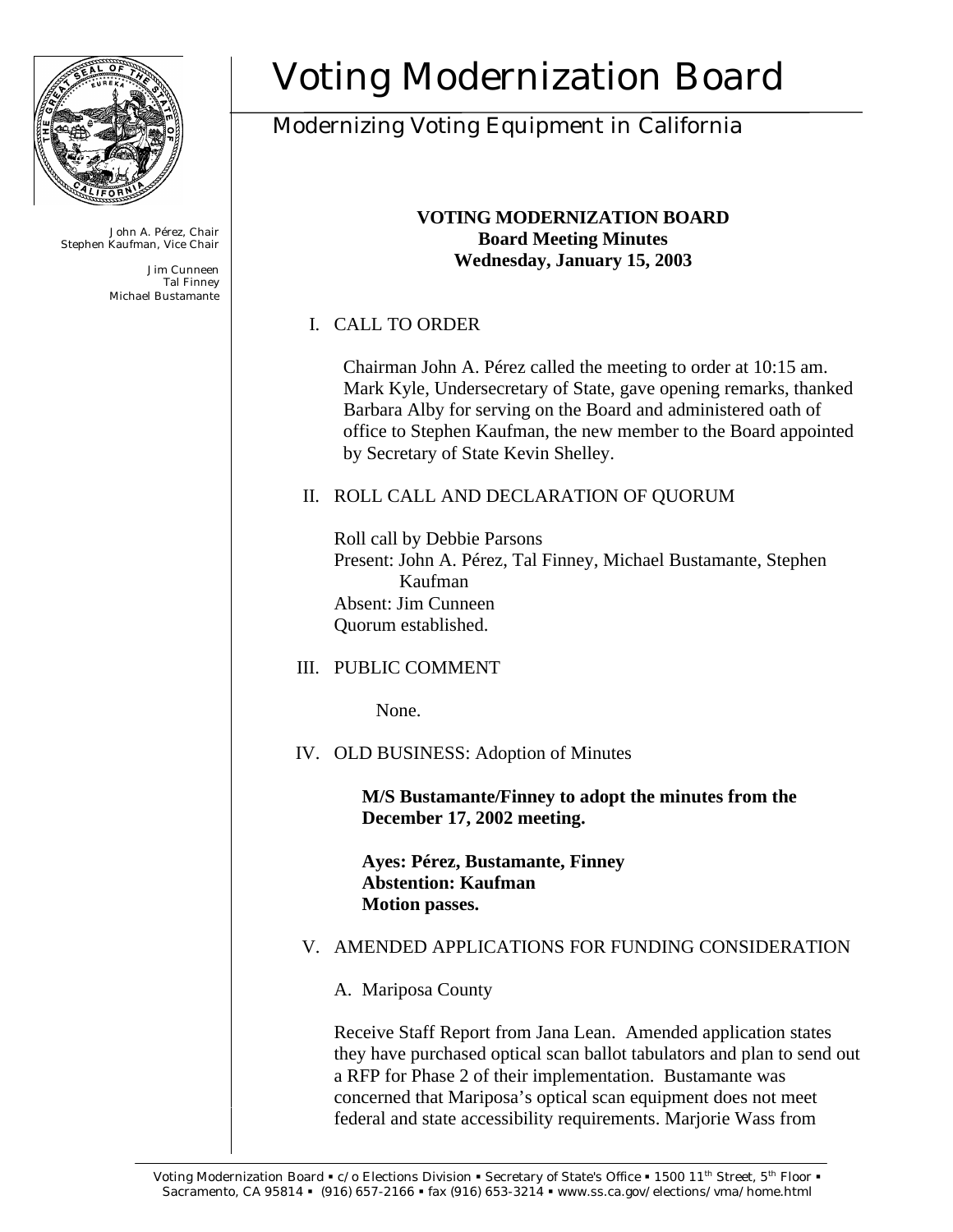Mariposa said it was premature commit on any specifics of a system under consideration, but agreed to abide by the new federal accessibility requirements.

#### **M/S Bustamante/Kaufman to approve Mariposa County's amended application for funding consideration and Phase I Project Documentation Package to issue a funding award letter in the amount \$98,644.12.**

**Ayes – Pérez, Bustamante, Kaufman, Finney No – none Motion passes.**

B. Santa Barbara County

**M/S Kaufman/Bustamante to approve Santa Barbara County's amended application for funding consideration and Phase I Project Documentation Package to issue a funding award letter in the amount \$1,080,148.00.**

**Ayes – Pérez, Bustamante, Kaufman, Finney No – none Motion passes.**

VI. ADDITIONAL AMENDMENTS TO COUNTY APPLICATIONS FOR FUNDING CONSIDERATION:

Jana Lean presented the staff report to the Board with a recommendation that the Board allow Calaveras, San Luis Obispo, Trinity and Tulare Counties an opportunity to request their full formula allocation amount due to the new federal requirement for new voting equipment, and requested a discussion and a vote for this policy decision. Staff also recommended that the Board allow the seven counties that did not apply for Prop 41 funds to be given a last opportunity to apply for funding consideration under Round I. Finney stated he was in favor of opening up to all counties again who have not applied or have applied for less than their original formula allocation amount. Pérez recommended to allow the four counties who applied for less to apply for full amount of funding and the seven counties that did not apply to come to the Board on a case-by-case basis at the next meeting to request funding and directed staff to contact each of the seven counties to inform them of this "last chance" process.

**M/S Bustamante/Finney to allow Calaveras, San Luis Obispo, Trinity and Tulare counties two weeks to respond to request their full formula allocation amount and to submit an amended application.**

#### **Ayes – Pérez, Bustamante, Kaufman, Finney No – none Motion passes.**

Bustamante requested that the seven counties that did not apply for funding have their county representatives or registrars appear at next meeting to request funding or to give an explanation to why they do not want to apply for funding.